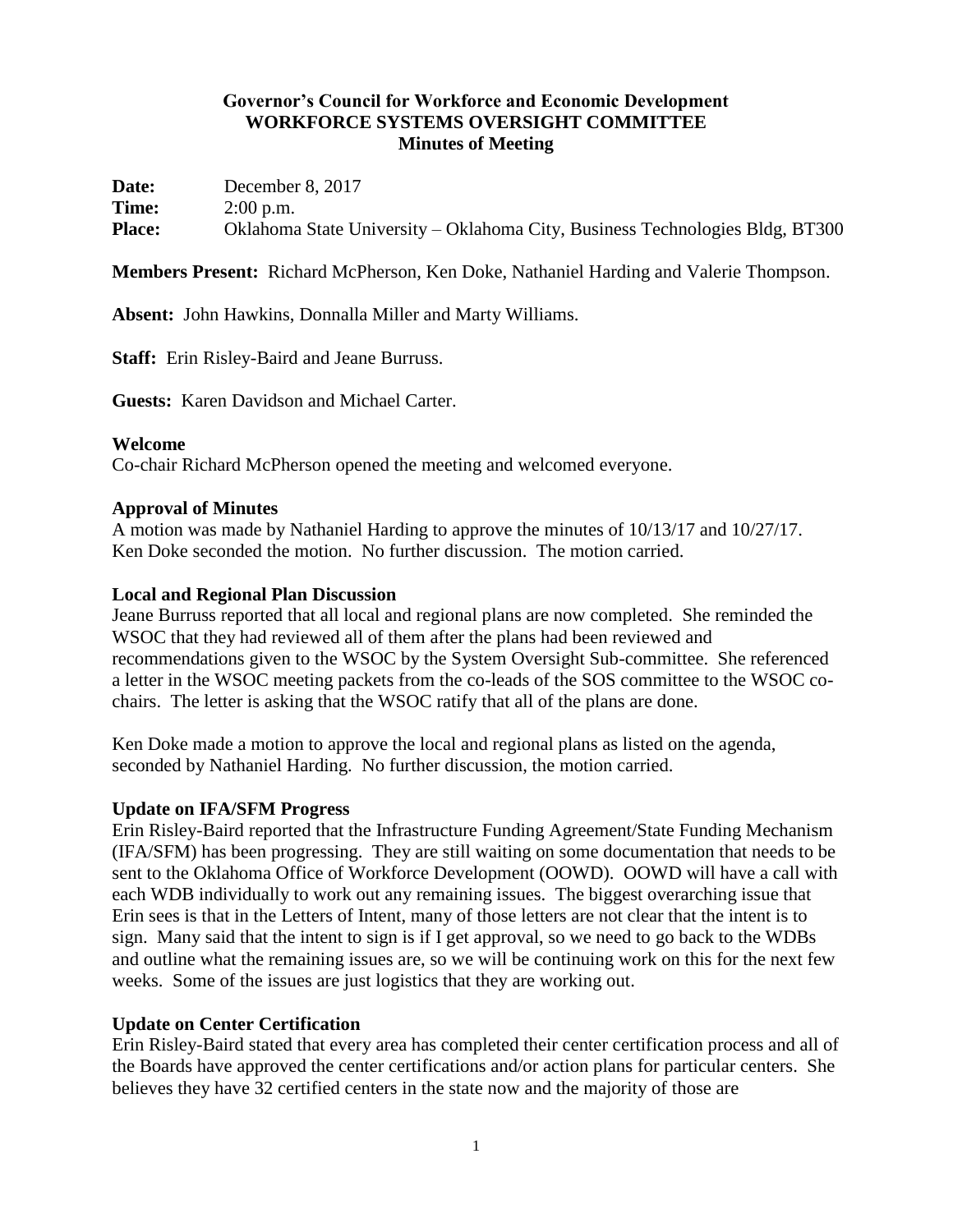comprehensive centers, and a few are affiliates. The specialized centers do not have to be certified. Erin said the next steps for our office is to start reviewing all of the documentation and looking at all of the criteria to make sure everything is correct. This will be a very long process and will require OOWD going out physically to each of the centers and then increasing that each year to make sure that all of that matches up. All of the Boards have approved them. She said there were a few that are on action plans that have been resolved, but there is one center that is on an action plan that is not yet resolved, but we expect it to be resolved. This includes the Western area which is a new area.

#### **State Funding Mechanism (SFM)**

Regarding the State Funding Mechanism (SFM), Erin said that everything in the IFA is the same as the SFM except for the last attachment. The last attachment (attachment I) we were waiting to put in but DOL gave us some guidance. The general rule is if enough is known for action and we put something on paper, and when DOL comes back and gives us guidance that something needs to be changed, we will change it. The issue is the way the DOL TEGL was written. The budget calculation is missing a critical piece. They have weights they want to apply to create a budget but they didn't actually give guidance on what you are supposed to apply it to. We've been working with the finance person at DOL and she agreed with us, but unfortunately she hasn't been able to get an answer from the National office and that was a big piece that we were waiting on. Erin said, basically the methodology to determine a budget for an area is for any reason the area does not agree upon a budget for each center. So, you can have a budget for each center or you can have an umbrella budget for all of the centers in an area. If for any reason a budget cannot be agreed upon, the TEGL and our policy requires a budget to be decided on.

We are using almost the exact methodology that we use to determine each area's allocation with funding because all of those factors are ones that we have to apply and we do it every year. So we take that and apply it. We are looking at all of the funds that come into the state for every single federal program to determine all of the different factors that go into a budget.

The next step is establishing the maximum partner contribution and the statewide cap. For us, we are just waiting for DOL to get us a few final numbers of allocations that come into the state, and we are still waiting on Job Corps. This is one program that because of the way their funding works with their contracts, and they've gotten sued for releasing information about contracts and budgets before, they are trying to determine how they can give us that information because we have to have that to finally put numbers in. We have modeled it with holdover numbers and everything works out the way that it should but again, the SFM is not nearly as fair as the local partner contributions. So the maximum partner contribution is determined for the entire state as a whole, and that is if all areas were to fail their local negotiations and it had to go to the state funding mechanism. You then ultimately get a percentage for each area of the whole statewide pot and then apply the individual partner cap.

Erin said that the actual allocation was already in the policy, our method for determining square footage, FTE, etc. The way that the funding mechanism works is if a budget isn't agreed upon, we determine a budget with that formula, we then see which area is triggering the SFM, we already know the percentages for each of those areas based on all of the factors and then we determine the partner caps for each area. That is then given back to the local areas to apply the